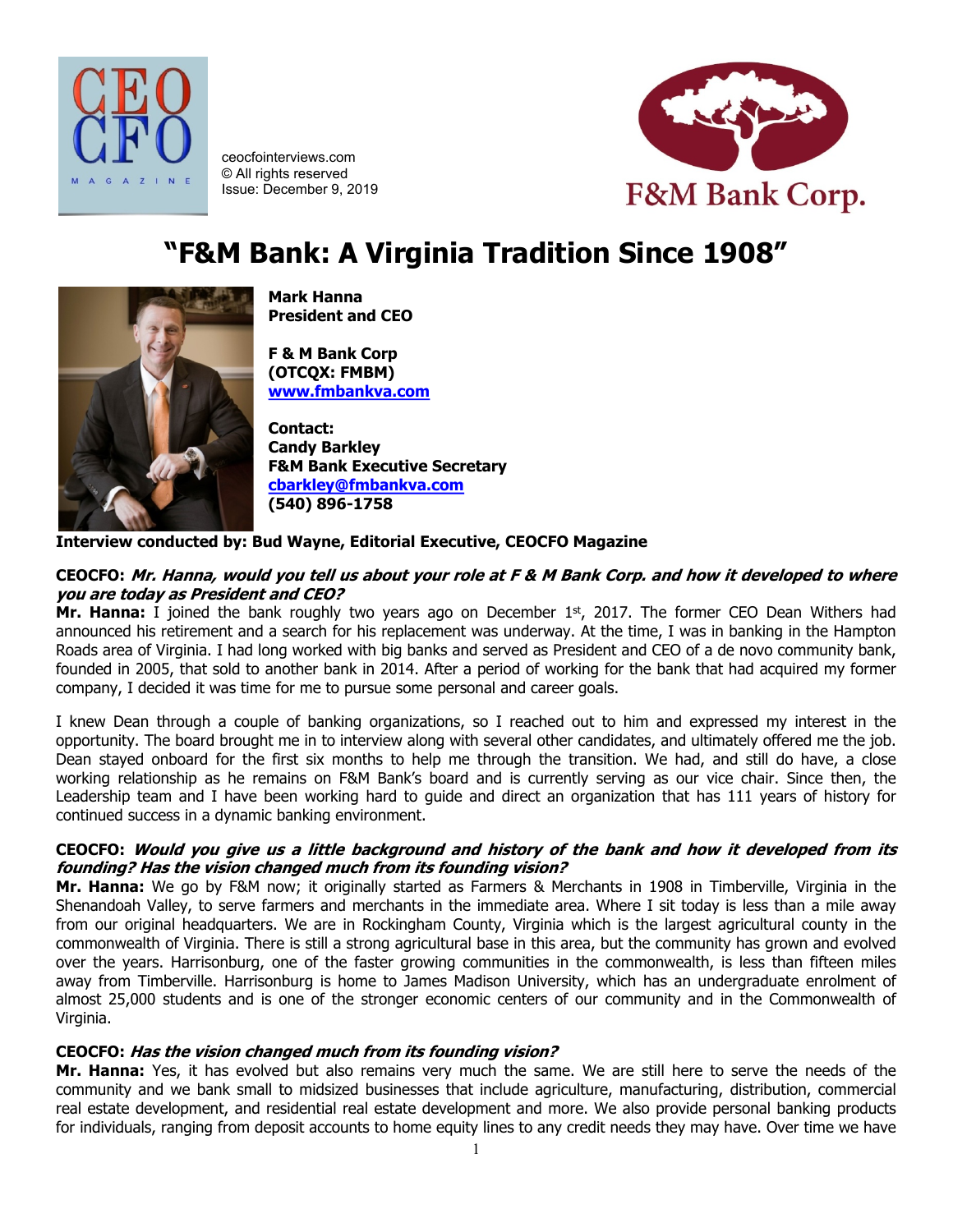developed an indirect dealer division for auto loans and a mortgage company -- F&M Mortgage – for consumer mortgage loans. The bank itself has a strong portfolio of customized personal mortgage loans. It is a very popular product around here given that there are a lot of non-conforming properties such as larger tracts of land or family farms. We aim to provide the deposit, investment and loan products and services consumers in the Shenandoah Valley need.

#### **CEOCFO: Are you more of a business/commercial bank than a consumer bank? What is the mix and would you like to see that change?**

**Mr. Hanna:** I think it is split about 50/50. We do a lot of both. We have a full menu of personal services. We have a strong loan portfolio of what we call "shelf mortgage loans" which are non-conforming mortgages and we also offer a variety of conforming mortgage products through F&M Mortgage. We also provide a variety of services to many different for-profit and not-for-profit entities. F&M has historically provided significant financial and volunteer support for charitable organizations in our communities and this year we launched a new, comprehensive suite of banking services – which even includes training for their employees and directors - to support these organizations with their financial needs.

#### **CEOCFO: How big a part is mortgage lending for you and is it in the commercial or consumer side of the business?**

**Mr. Hanna:** We serve both the commercial and consumer sides of mortgage lending. With the small to midsize commercial focus that we have, we do a lot of commercial mortgages, those are all portfolio and we service all our loans in-house. We have the separate division, F&M Mortgage, that is very active in the consumer market with conforming loans which traditionally offer the lowest rates and longest terms.

**"Our clients and community members understand the long, rich partnership that F&M Bank has had with the Shenandoah Valley and the communities we serve."- Mark Hanna**

# **CEOCFO: What role does wealth management play in your strategy? Is this more for customer relations?**

**Mr. Hanna:** We have a phenomenal investment division with very knowledgeable and high-performing financial advisors. We strive to serve the full spectrum of our clients' financial needs, so we are happy to leverage the trust that we create with their banking relationship to help them with their short-term and long-term investment needs. Being around since 1908 in our communities, clients trust that we will continue to serve their best interests today and for future generations.

#### **CEOCFO: What are some of the things you are doing in the area of customer satisfaction and customer retention?**

**Mr. Hanna:** As a community bank we are about \$815 million in assets. Client service is everything and if we fail to provide superior client service, we commoditize ourselves. We survey customers during the onboarding process to determine what they thought of our process, the people that they dealt with, and the products that they were offered. We also host community and client focus groups to help us identify opportunities and consumer needs. Throughout the year we do a lot of things to remain engaged with our clients. We host a variety of client appreciation events that include free document shredding days and special events geared towards kids such as free photos with Santa around the holidays. We also partner with local universities. In 2018 we had the largest tailgate in the history of James Madison University football. Once we learned of this, we had to go out this year and beat our own record. It will be tough, but we will try to keep setting the goal higher in 2020. James Madison has had a very successful football team so those client appreciation events have been extremely well attended and are a great way for our clients to network with leaders in our community.

One of the things that we take very seriously is giving back to our communities. We are a very benevolent organization that gives back and supports many causes. Sometimes we work through our clients to support charities that are important to them, which contributes to our service and retention. We have a symbiotic relationship with the Shenandoah Valley. As these communities prosper, the bank tends to flourish. Likewise, if the bank is growing and strong, we recirculate everything from deposits, to dividends, to shareholder wealth back into the communities. That certainly has a multiplier effect which serves to grow our local economies.

#### **CEOCFO: The world seems to be taken over by the millennial generation and now the generation Xers, who are more into technology. Do you offer the technology and FinTech products that they are looking for?**

**Mr. Hanna:** Yes, and that is a challenge, but we do. The budget to be at the cutting-edge of new technology is overwhelming. We are probably what I would classify as a technology follower. We work with multiple vendors to provide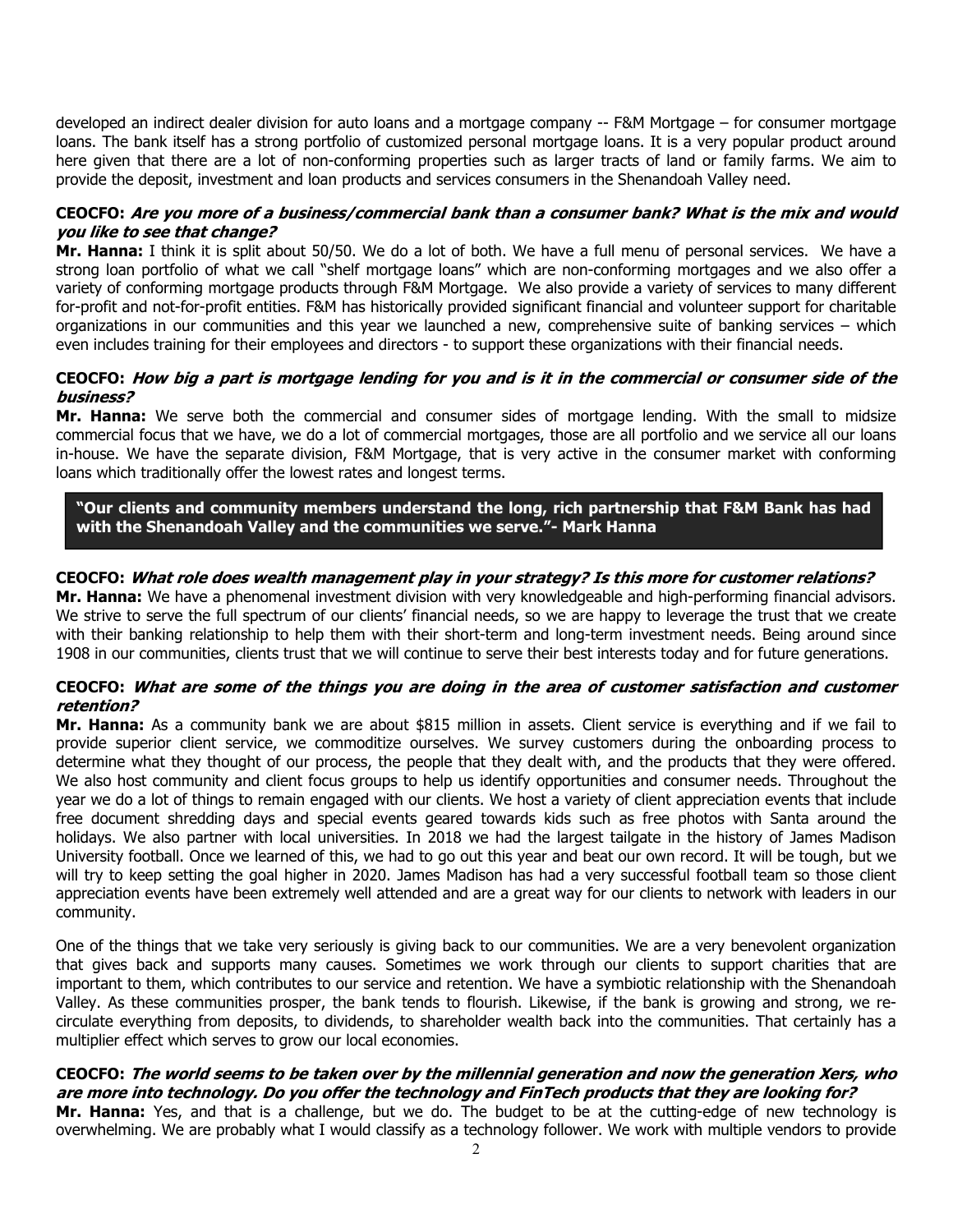all the bells and whistles, but we try not to make the large R&D bets in developing new technologies. We like to determine what technologies our clients want and invest heavily in those areas.

Getting back to the millennial generation, one of the things that we embrace is social media to promote the bank, to interact with our clients, and to interface with our communities. We are very active there. As you look at millennials - and this does not necessarily relate to technology -- but one of the things that we recognize is that millennials tend to look for organizations with strong values that are active in their communities, making their communities better. These are attributes that F&M has embraced for 111 years and have really helped us connect with millennials and generation Xers at the local level.

#### **CEOCFO: Would you tell us about the communities that you serve in Virginia. Are they more rural or urban? What are some of the businesses in the area and the employment availability for residents? Do they depend more on D.C. for employment or local businesses? And do they support their local banks?**

**Mr. Hanna:** We are not far from the D.C. suburbs, but I would not say that our economy is heavily driven by D.C. There are folks that commute to the D.C. area but most of our economy is locally based. Two of the counties we serve, Rockingham County and Augusta County are number 1 and 2, respectively, in Virginia in terms of agricultural production in the state. Agriculture drives a significant amount of ancillary businesses that includes businesses such as veterinary services, feed, storage, processing, equipment sales and service, livestock auctioning, transportation and more.

We have a few small urban cities such as Harrisonburg and Staunton in our footprint that are fairly well diversified in terms of industries represented. Neither are large cities but they are both vibrant and growing. Harrisonburg has been impacted by James Madison University, which has been one of the fastest-growing universities in the state and in the Southeast. The University has grown to almost 25 thousand undergraduates. As it has grown, the amount of new infrastructure on and around the campus has certainly been a large contributor to our local economy. Staunton is also a city with a strong economy, a business-friendly environment, and affordable tax rates. Several well-known companies like Hershey and ComSonics have relocated or expanded there. We are fortunate to have several other Fortune 500 businesses like Molson Coors and WalMart Distribution in our footprint as well. We find that other locally based companies often support local banks like us due to our knowledge of the local markets, the flexibility we can provide and our focus on service and relationships.

#### **CEOCFO: How many branches do you have and are you looking to grow that number in the near future?**

**Mr. Hanna:** We currently have 14 retail bank branches, three F&M Mortgage offices, three VS Title offices and our Dealer Division offices. Timing is everything, so as we sit here today, we look to be opportunistic in our growth. We recently added our fourteenth branch in August of this year. That was the last of five branches added to our footprint through de novo expansion. De novo growth occurs when we open a new banking office with zero assets and try to grow the business from the ground up. We opened five new branches reaching into the southern part of our footprint, primarily in the Augusta County market, between June of 2015 and August of 2019.

We have been aggressive in trying to grow our infrastructure but as of today, we are more in an absorption role as we aim to aggressively leverage those investments and get the returns that we were looking for. Should an opportunity present itself, there are other segments of our community where we would like to expand with either physical retail facilities or through a loan production office. Although we are not actively seeking new investments at this time, we will continue to keep our ear to the ground.

#### **CEOCFO: What is your management style? Are you more hands on or depending on your officers?**

**Mr. Hanna:** I like to be out working with our team and meeting with our clients. I enjoy getting to know both our clients and our associates. We have a great staff here at the bank and I delegate to the folks who are well equipped to handle different situations. The way banking is today, I don't honestly believe anyone can be an expert in all the different functional areas we have to oversee. On a daily basis, F&M has to manage existing and emerging technologies, regulatory compliance, loan underwriting, portfolio diversification, liquidity, asset and liability pricing just to name a few. All this needs to be done behind the scenes so that we can focus our client-facing teammates on maintaining dynamic sales and client retention efforts. One person cannot keep up with it all, so I rely heavily on F&M's Leadership Team as well as our Board of Directors.